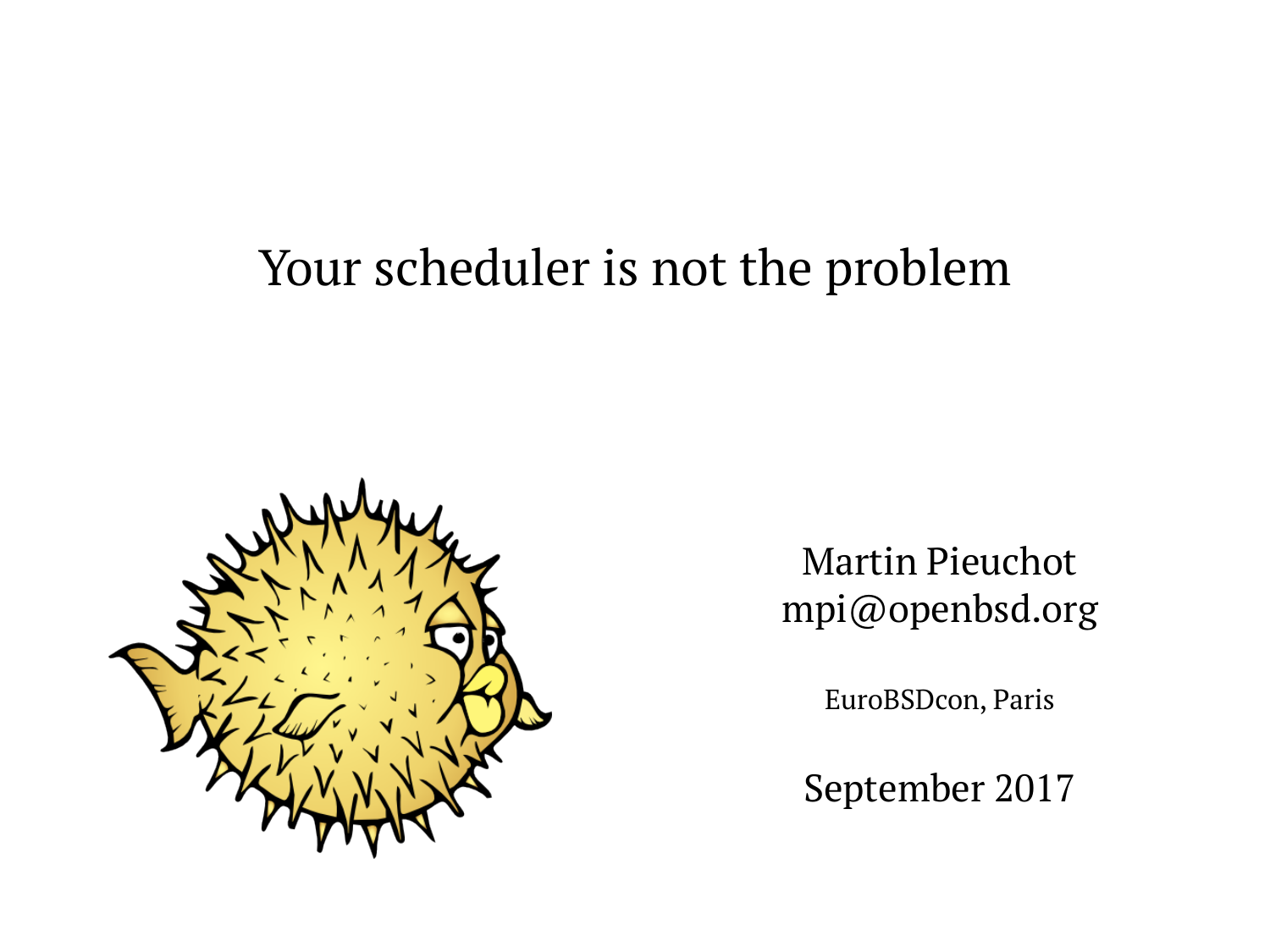A consulting generally begins with:

- It's OpenBSD fault
- $\blacksquare$  It doesn't scale
- $\blacksquare$  The scheduler sucks
- **I'll switch to Linux**

Fine, let's take an example.

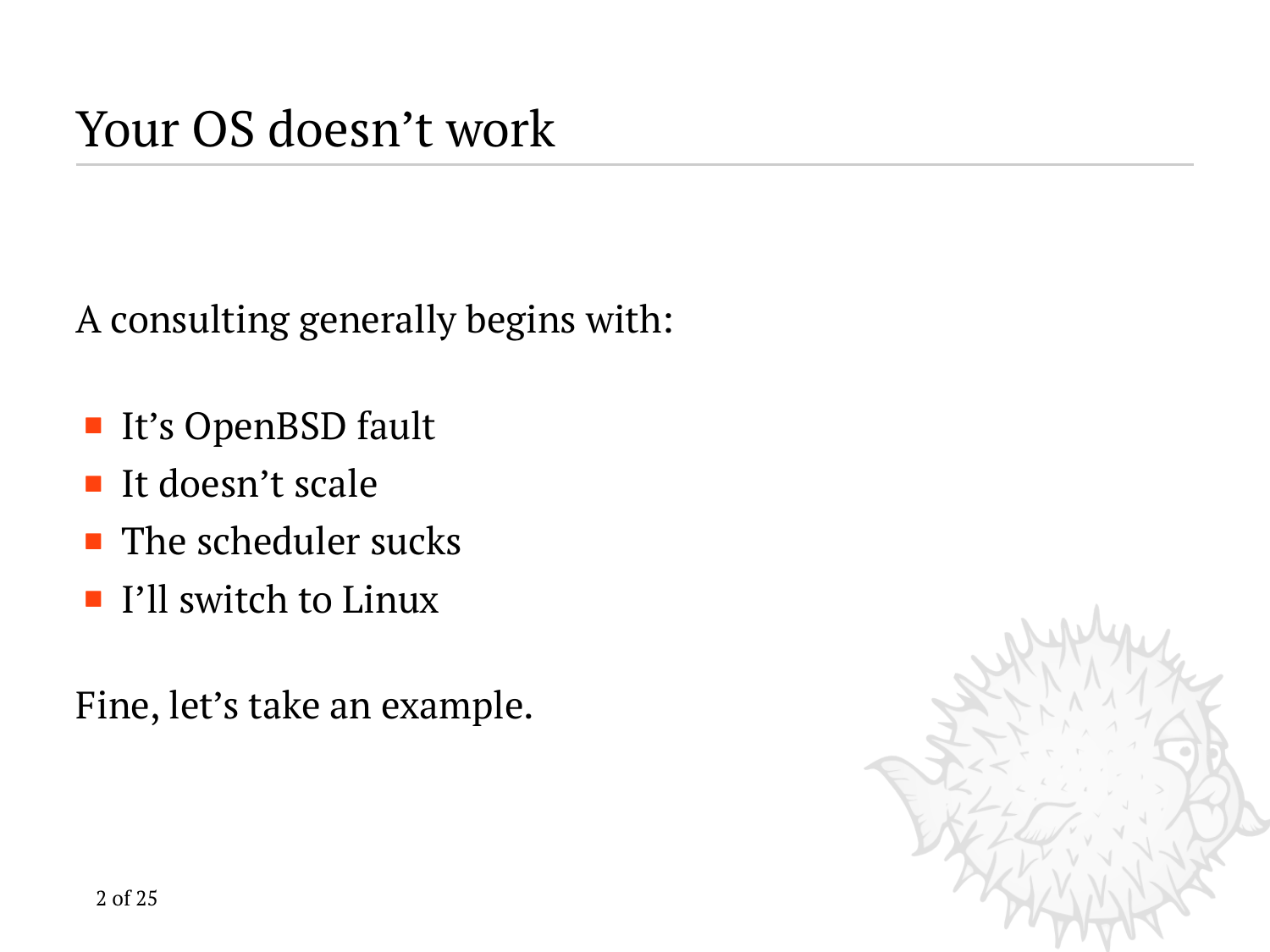[Major Firefox regression](#page-3-0)

[First little hacks](#page-12-0)

[Real solution](#page-17-0)

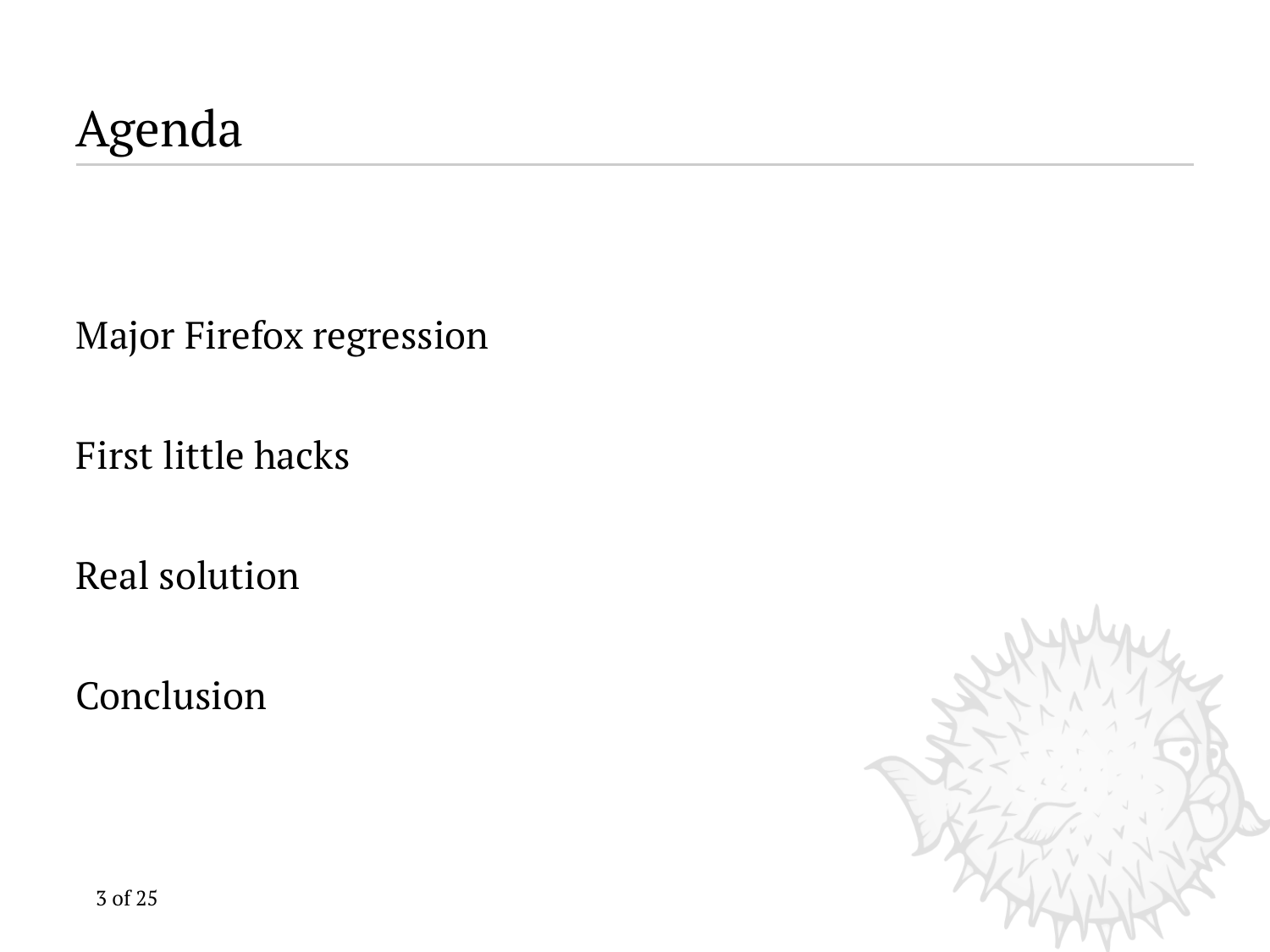<span id="page-3-0"></span>[Major Firefox regression](#page-3-0)

[First little hacks](#page-12-0)

[Real solution](#page-17-0)

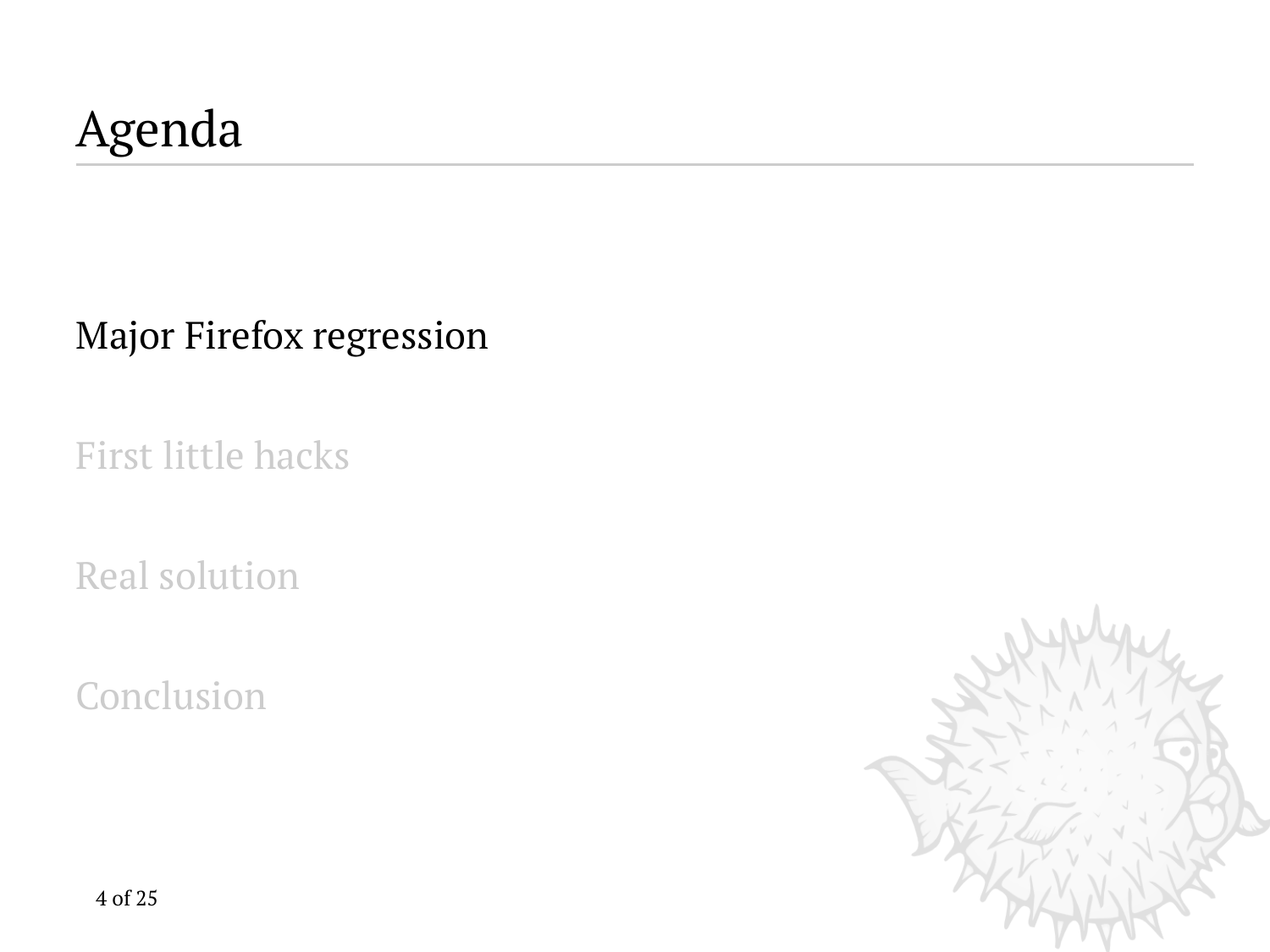# Firefox 40



- Released in August 2015
- Multiple complaints of regression
- Nothing obvious in the Changelog
- Switched to ESR then Chrome
- Problem fixed?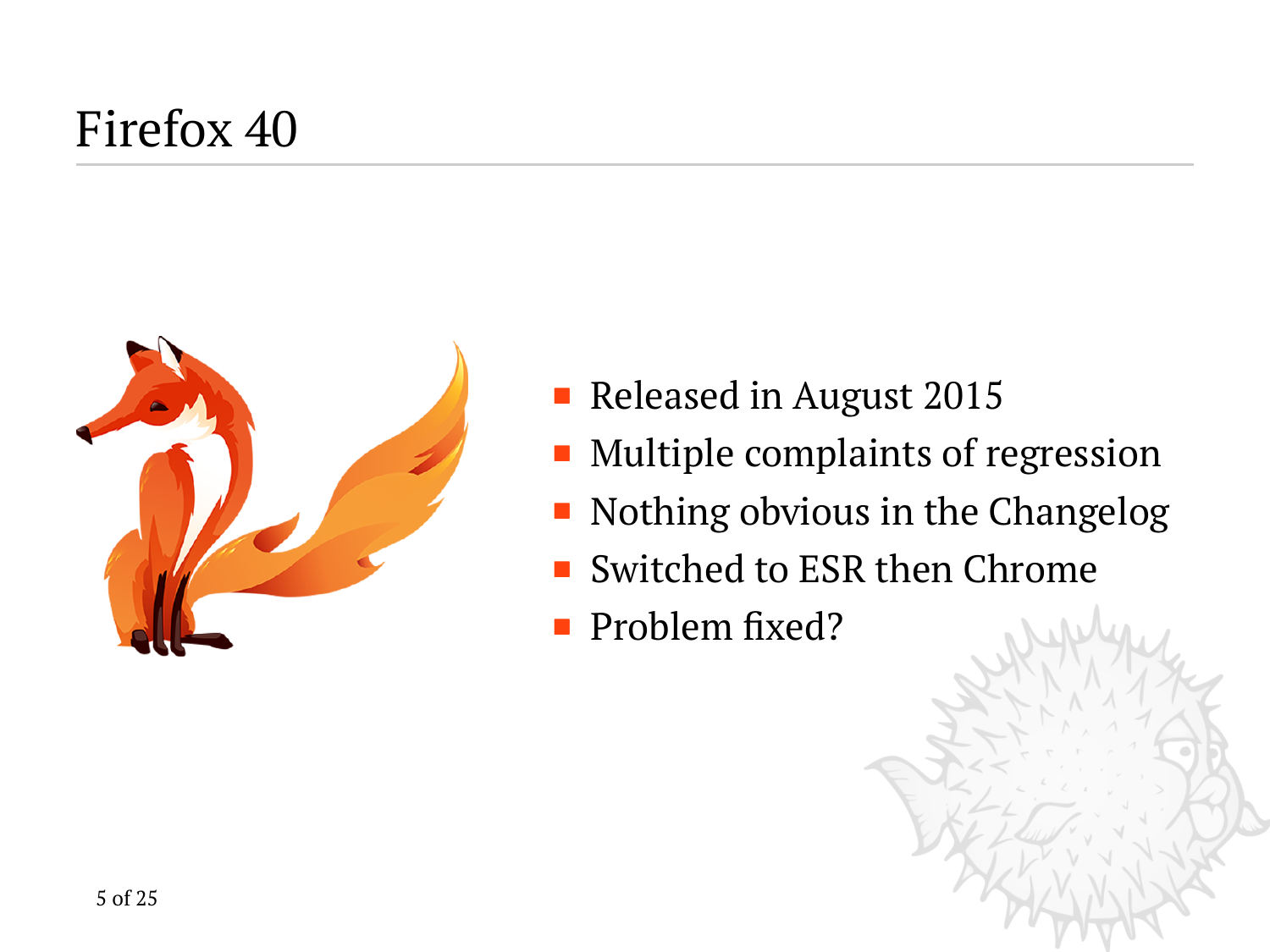## **Complaints**

```
On 06/01/16(Wed) 11:19, Landry Breuil wrote:
> [...]
> i've had multiple ppl coming to me privately about this - Yes,
> performance with firefox has been steadily degrading [...]
```
When you complain, don't forget relevant information.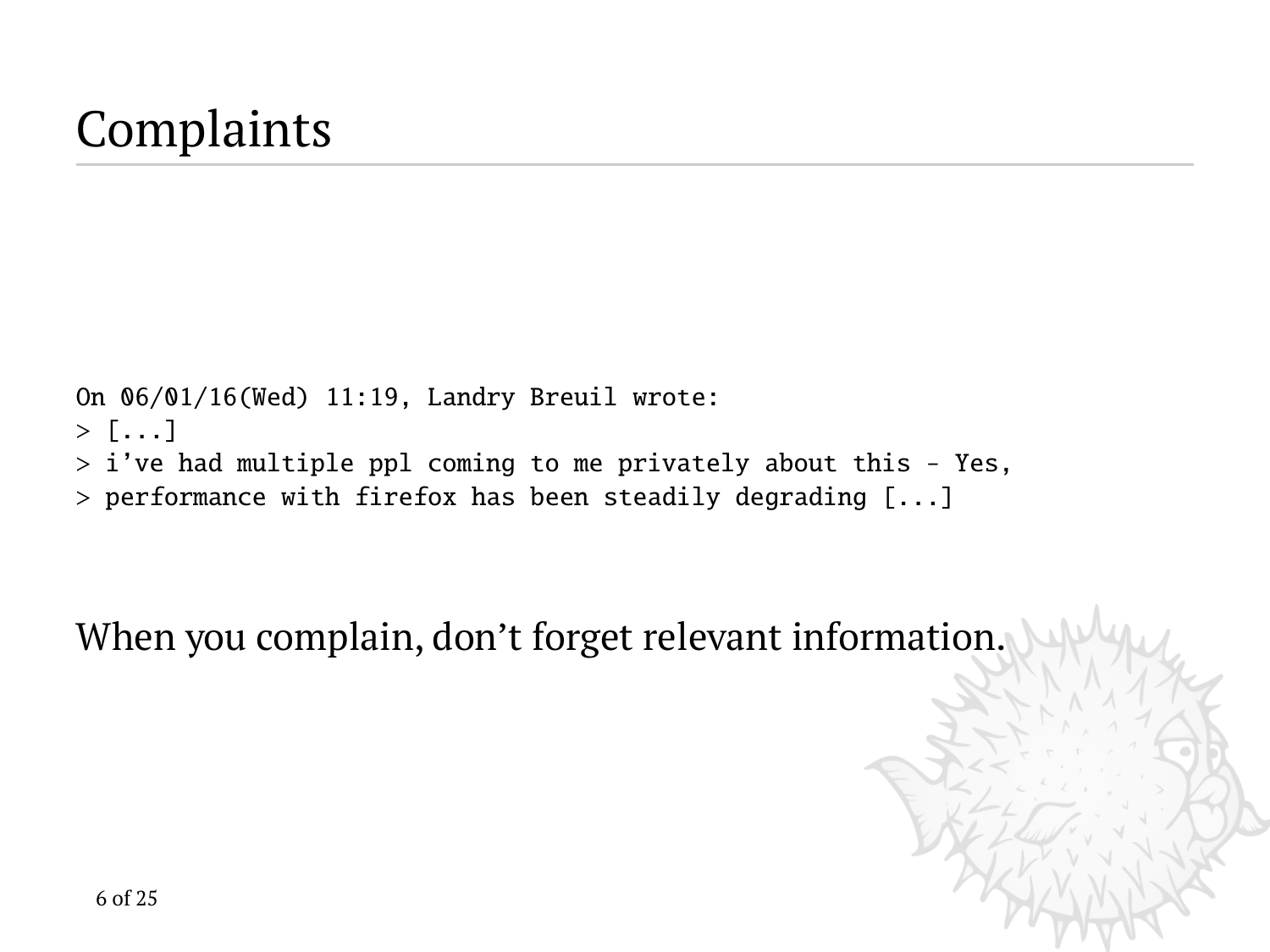## Black box analysis



Different metrics between old and new?

**fstat(1)**, **ifconfig(8)**, **iostat(8)**, **lsusb(8)**, **netstat(1)**, **nfsstat(1)**, **pfctl(8)**, **ps(1)**, **pstat(8)**, **route(8)**, **systat(1)**, **vmstat(8)**, ...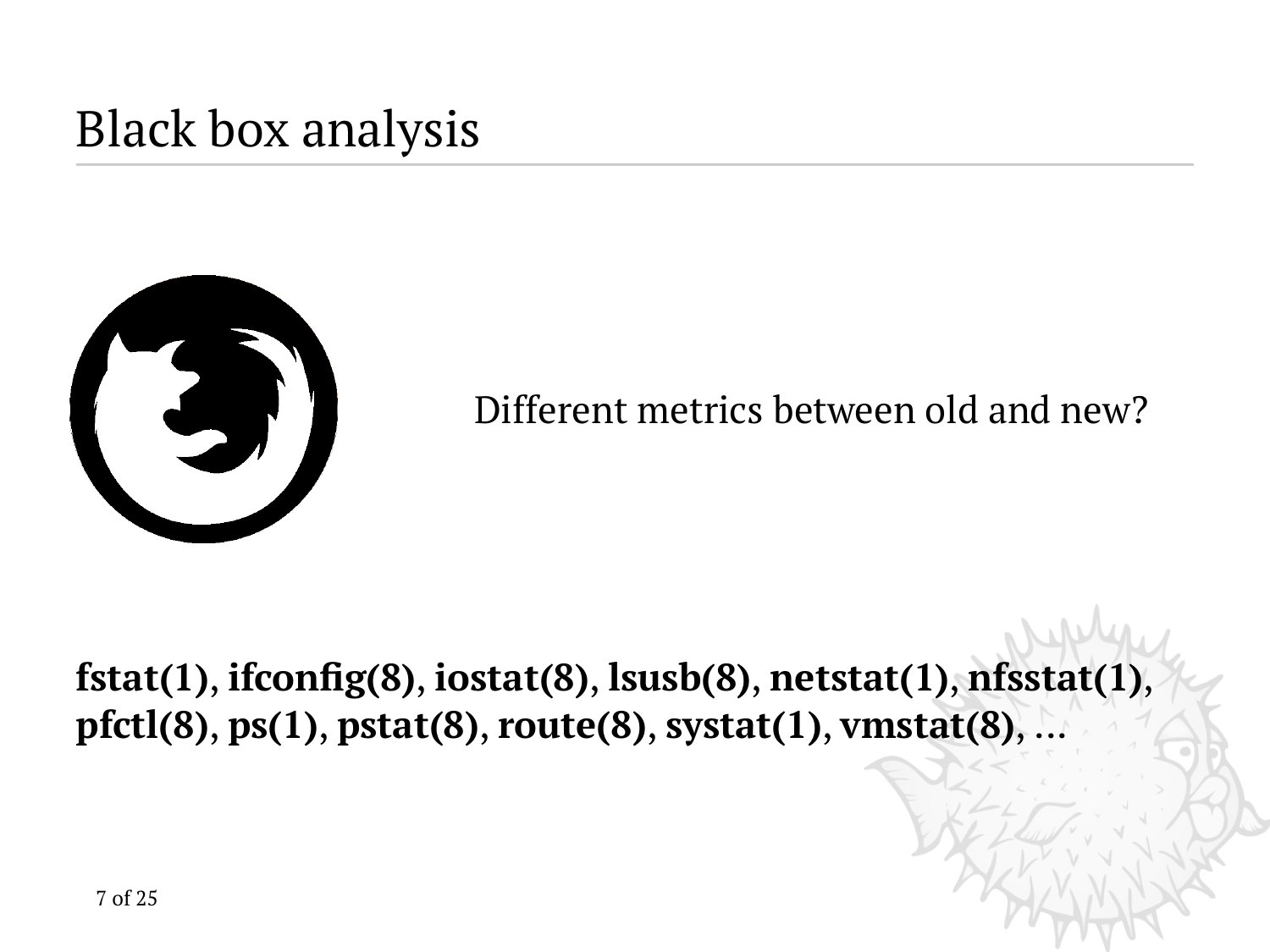## Different metrics

#### **vmstat(8)** reported 30K+ IPIs

| \$ vmstat -i |           |       |
|--------------|-----------|-------|
| interrupt    | total     | rate  |
| irq0/ipi     | 182906012 | 31511 |
| $\cdots$     |           |       |

■ **top(1)** showed that CPUs play ping-pong

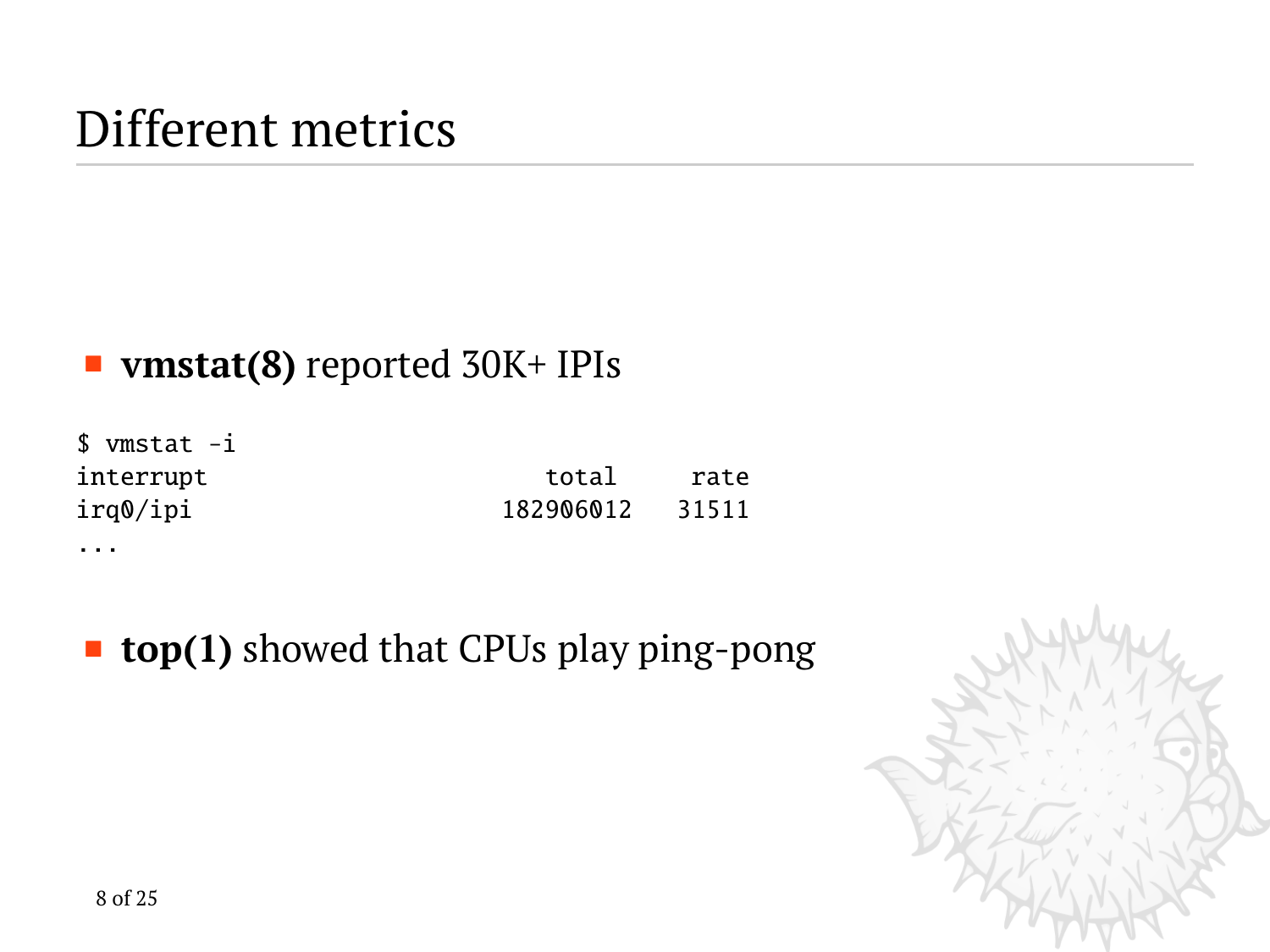### ktrace or it didn't happen

13288/1032189 firefox-bin RET sched\_yield 0 13288/1032189 firefox-bin CALL sched\_yield() 13288/1010095 firefox-bin CALL sched\_yield() 13288/1010095 firefox-bin RET sched\_yield 0 13288/1010095 firefox-bin CALL sched\_yield() 13288/1027370 firefox-bin CALL sched\_yield() 13288/1032189 firefox-bin RET sched\_yield 0 13288/1032189 firefox-bin CALL sched\_yield() 13288/1027370 firefox-bin RET sched\_yield 0 13288/1027370 firefox-bin CALL sched\_yield() 13288/1032189 firefox-bin RET sched\_yield 0 13288/1032189 firefox-bin CALL sched\_yield() 13288/1027370 firefox-bin RET sched\_yield 0 13288/1010095 firefox-bin RET sched\_yield 0 13288/1027370 firefox-bin CALL sched\_yield() 13288/1010095 firefox-bin CALL sched\_yield() 13288/1032189 firefox-bin RET sched\_yield 0 13288/1032189 firefox-bin CALL sched\_yield() 13288/1027370 firefox-bin RET sched\_yield 0 13288/1010095 firefox-bin RET sched\_yield 0

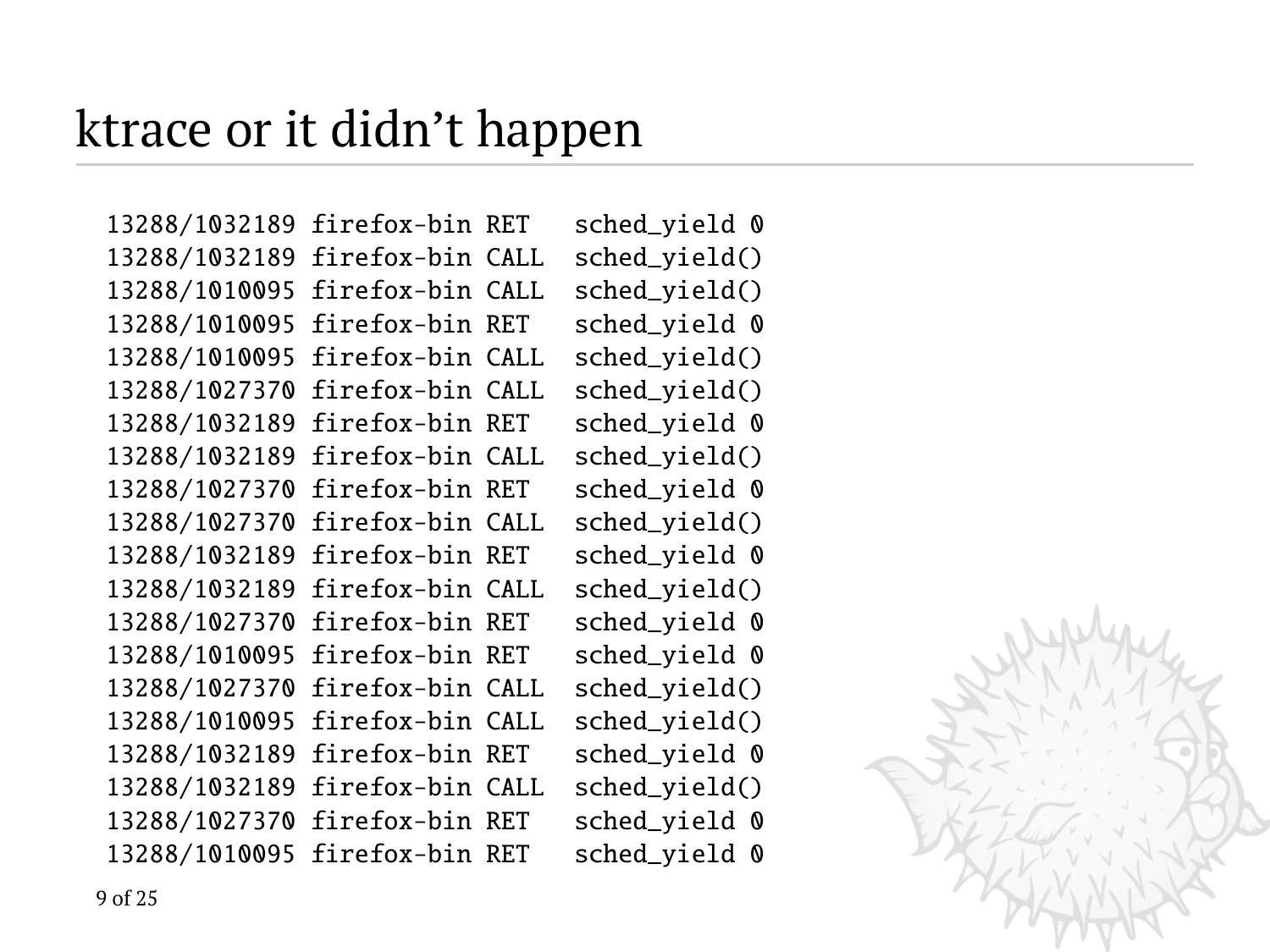## Problem isolation

#### Difference between ESR and Nightly:

\$ grep sched\_yield kdump-esr.txt |wc -l 4 \$ grep sched\_yield kdump-nightly.txt |wc -l 89418

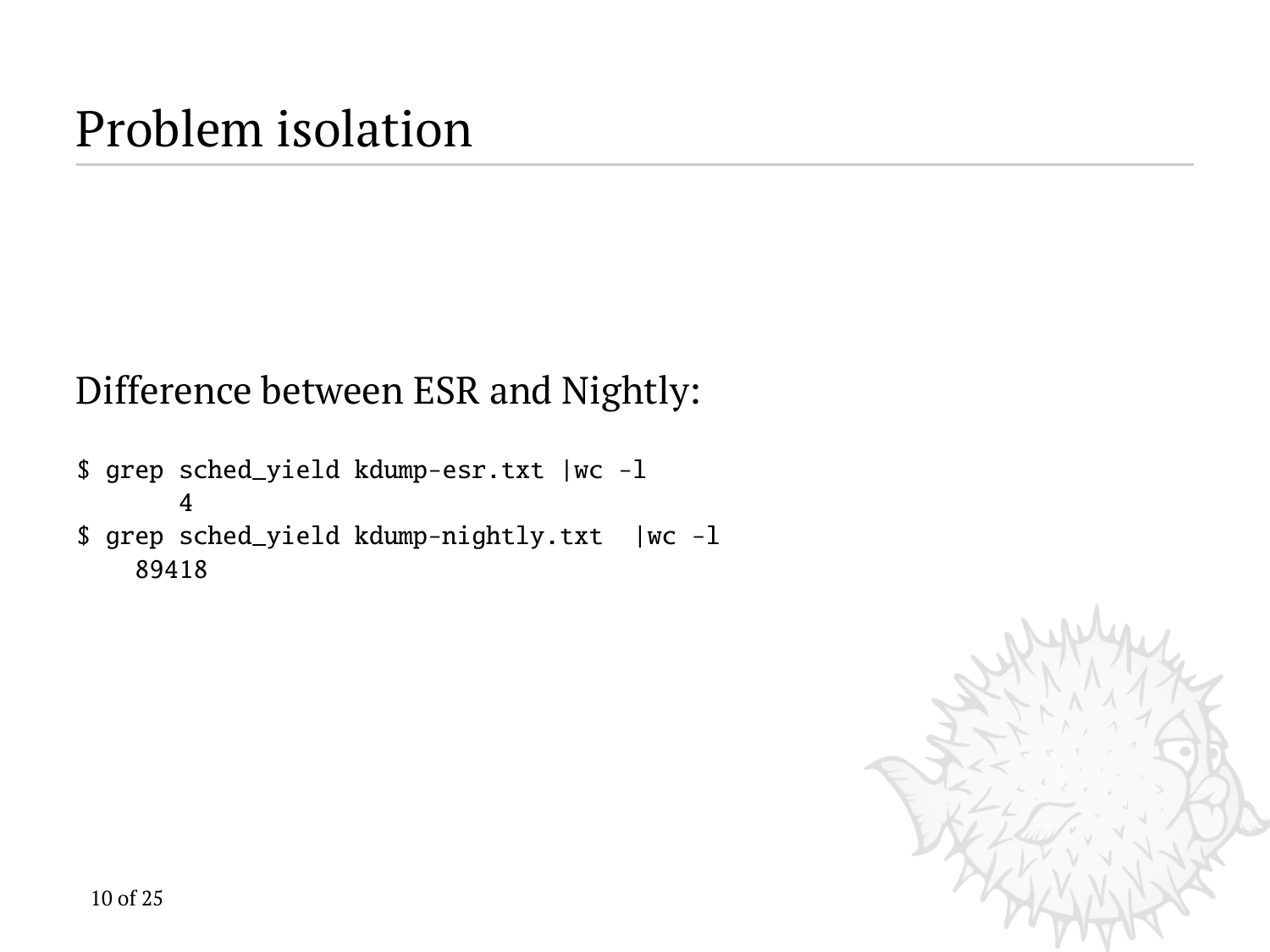Which code is being executed?

■ Search **sched\_yield(2)** on [bxr.su](http://bxr.su/search?q=sched_yield&defs=&refs=&path=&project=OpenBSD) and [dxr.mozilla.org](https://dxr.mozilla.org/mozilla-central/search?q=sched_yield)

- $\Box$  used by Firefox directly
- $\Box$  used by librthread

#### ■ Let's use **ltrace(1)**

\$ LD\_TRACE\_PLT="" LD\_TRACE\_PLTSPEC="libpthread" DISPLAY=:0 firefox & \$ ltrace -p \$pid -t cu -u libpthread ; sleep 2; ktrace -C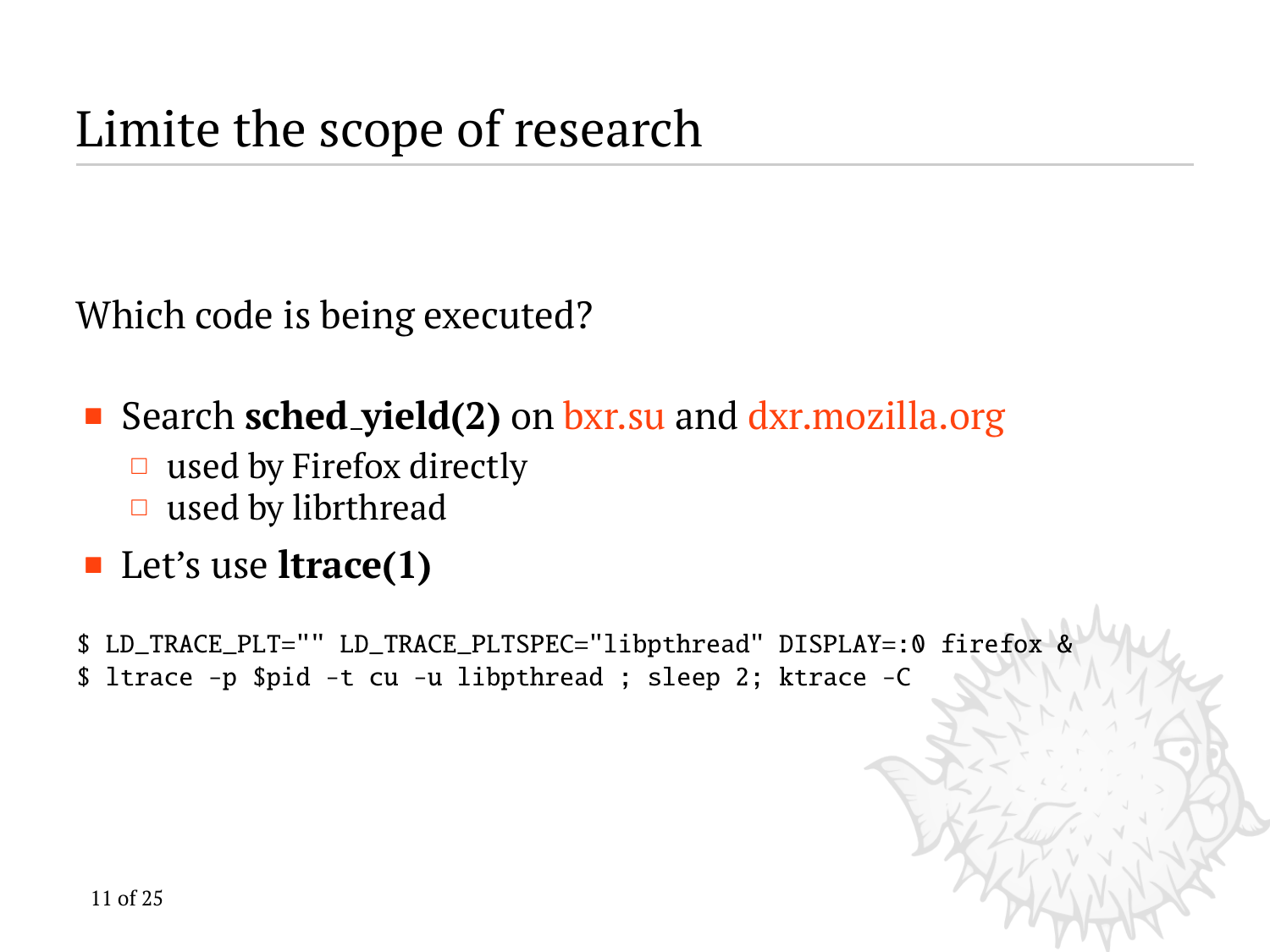### spinlock()

\$ less kdump-nightly.txt 13288/1027370 firefox-bin USER .plt symbol: 11 bytes "\_spinunlock" 13288/1010095 firefox-bin USER .plt symbol: 9 bytes "\_spinlock" 13288/1010095 firefox-bin USER .plt symbol: 12 bytes "\_atomic\_lock" 13288/1010095 firefox-bin CALL sched\_yield() 13288/1010095 firefox-bin RET sched\_yield 0 13288/1027370 firefox-bin USER .plt symbol: 9 bytes "\_spinlock" 13288/1010095 firefox-bin USER .plt symbol: 12 bytes "\_atomic\_lock" 13288/1027370 firefox-bin USER .plt symbol: 12 bytes "\_atomic\_lock" 13288/1010095 firefox-bin CALL sched\_yield() 13288/1027370 firefox-bin CALL sched\_yield() 13288/1032189 firefox-bin RET sched\_yield 0 13288/1032189 firefox-bin USER .plt symbol: 12 bytes "\_atomic\_lock" 13288/1032189 firefox-bin CALL sched\_yield() 13288/1027370 firefox-bin RET sched\_yield 0 13288/1027370 firefox-bin USER .plt symbol: 12 bytes "\_atomic\_lock" 13288/1027370 firefox-bin CALL sched\_yield() 13288/1032189 firefox-bin RET sched\_yield 0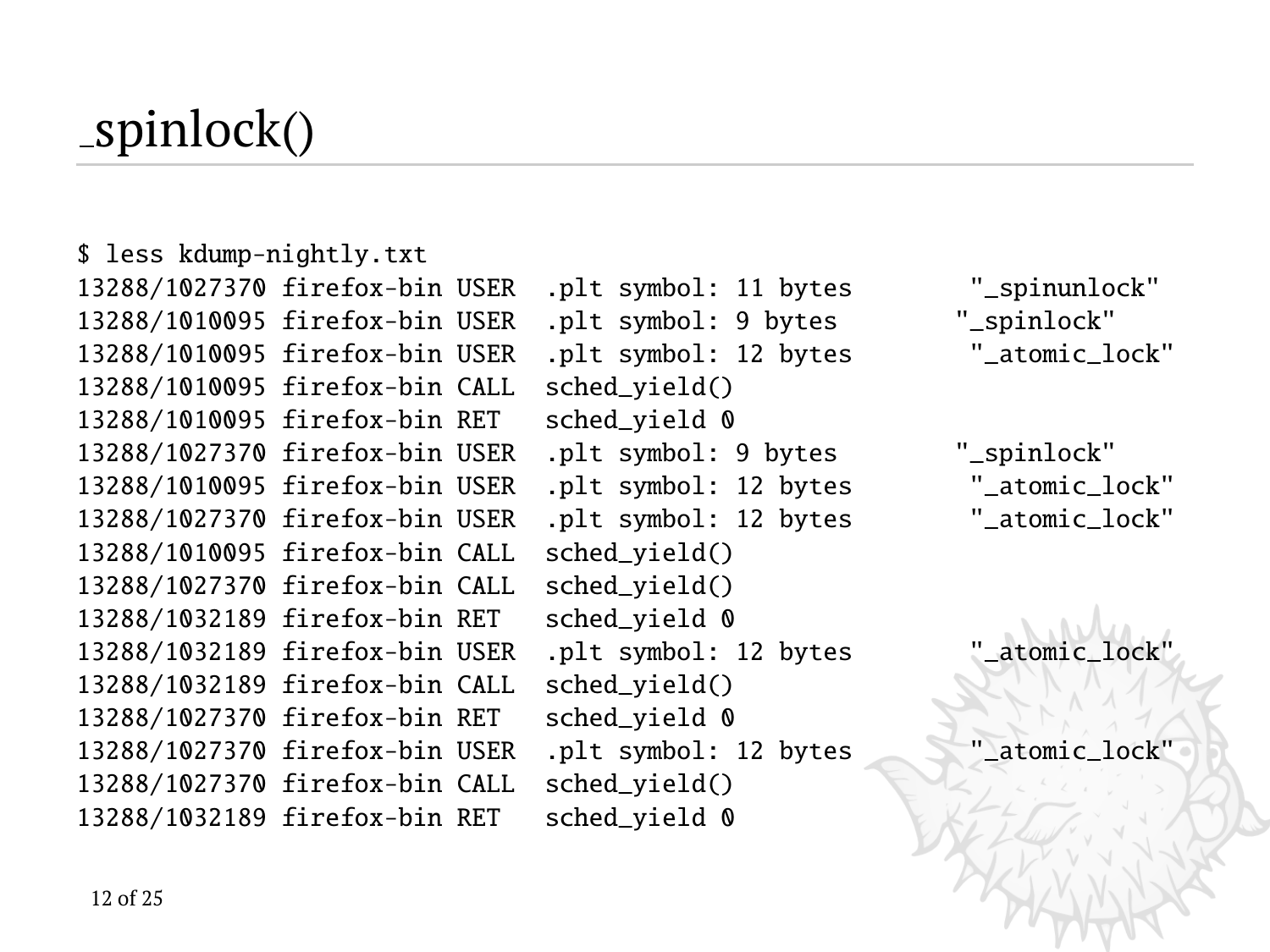# <span id="page-12-0"></span>Agenda

[Major Firefox regression](#page-3-0)

#### [First little hacks](#page-12-0)

[Real solution](#page-17-0)

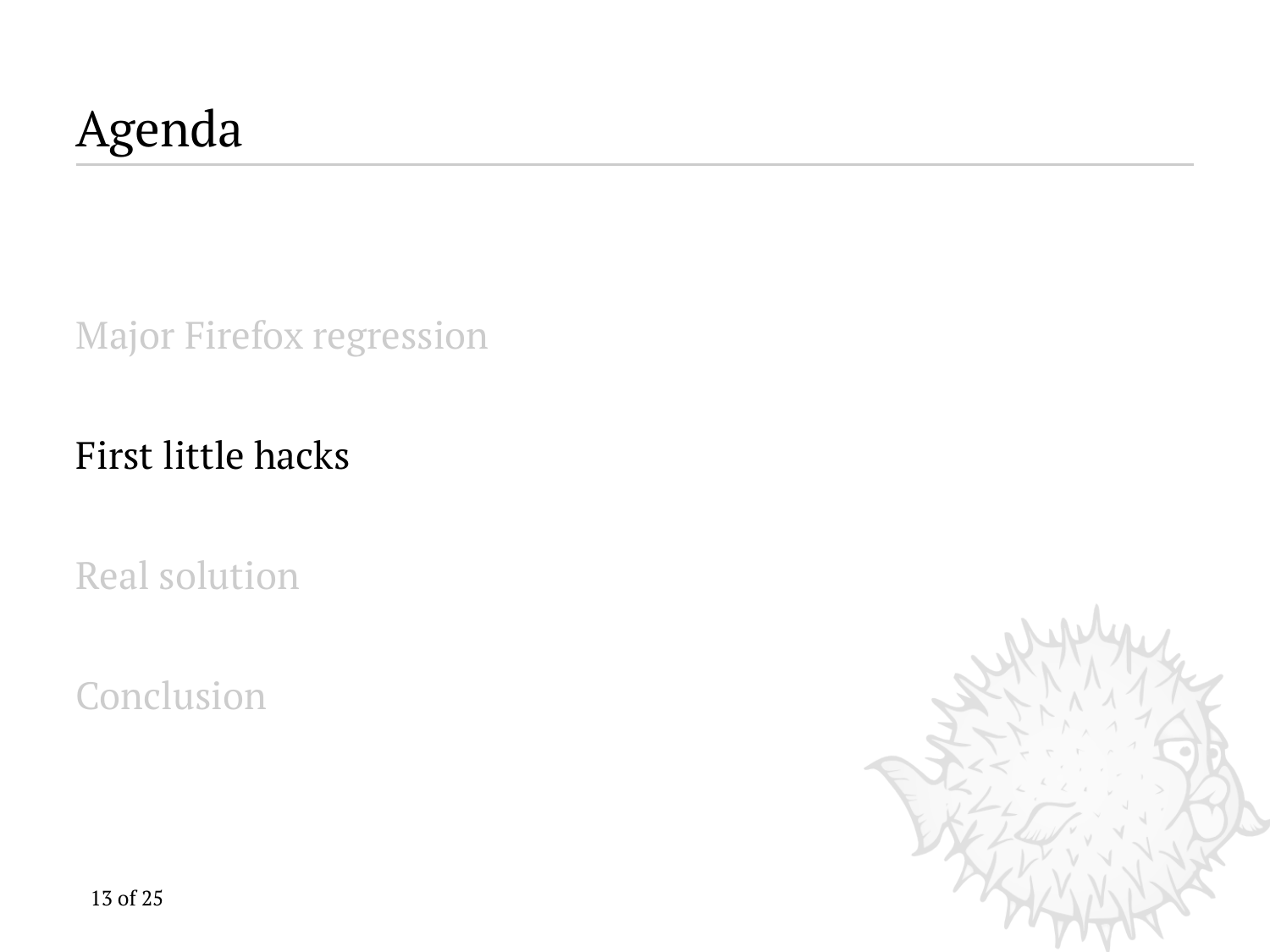## Don't guess

I started by ripping out per-CPU queues

- It worked
	- $\Box$  I could watch HD videos again
	- $\Box$  but why?
- If is this problem inside the scheduler?

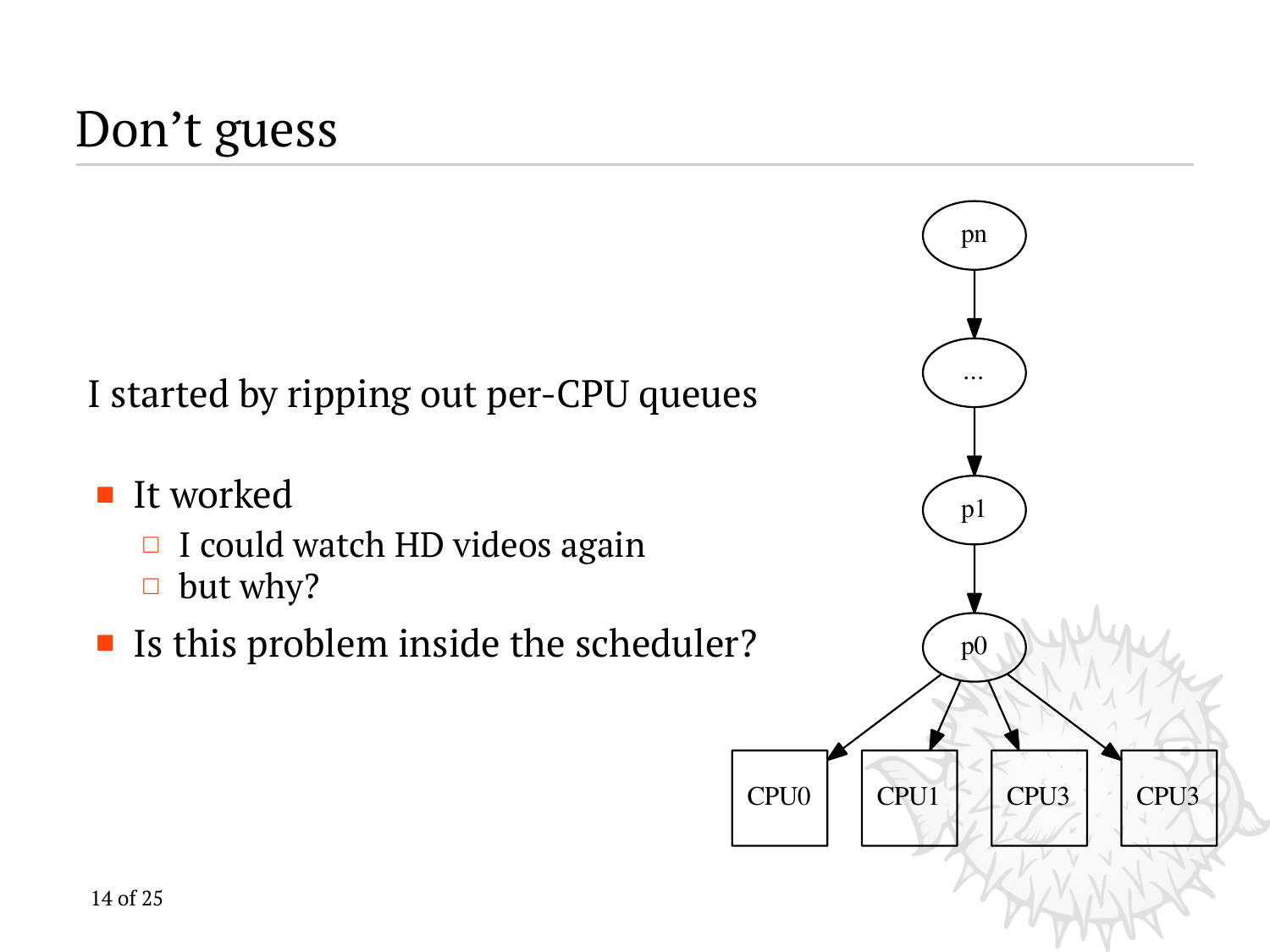## Deeper inspection

#### ■ gdb(1)

- $\Box$  needs debug symbols for ports
- $\Box$  needs better support for threaded programs

#### **printf** debugging

 $0x13da04988d00$  called yield() 900 times from  $\lt$  rthread mutex lock+0x58> 0x13da8a19de00 called yield() 1000 times from <pthread\_cond\_timedwait+0x363> 0x13da04988d00 called yield() 1000 times from <\_rthread\_mutex\_lock+0x58> 0x13da8a19de00 called yield() 1100 times from <pthread\_cond\_timedwait+0x363> 0x13da04988d00 called yield() 1100 times from <\_rthread\_mutex\_lock+0x58> 0x13da8a19de00 called yield() 1200 times from <pthread\_cond\_timedwait+0x363> 0x13da04988d00 called yield() 1200 times from <\_ rthread\_mutex\_lock+0x58>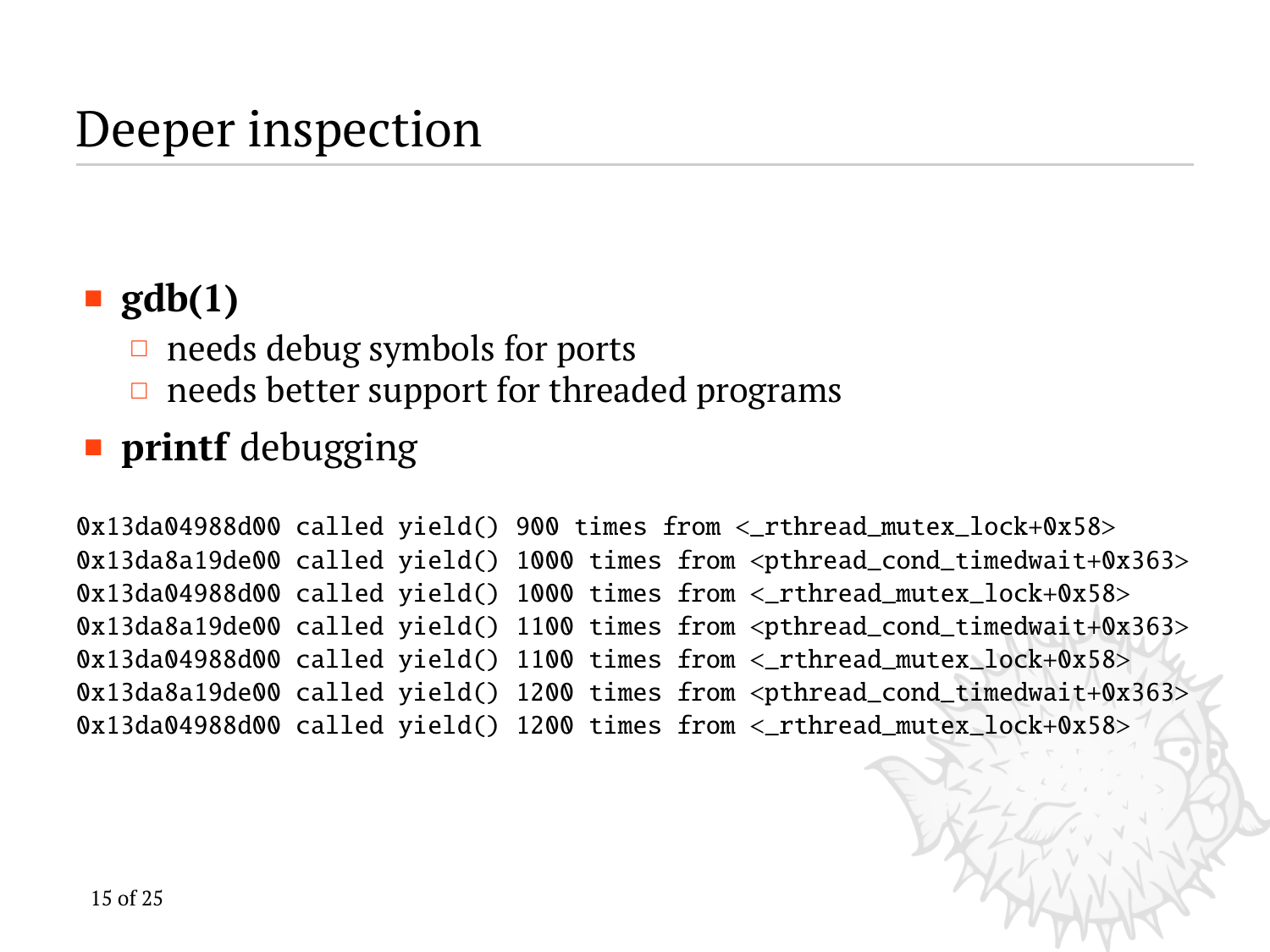Scheduling priorities are:

- **Inherited from 4.4BSD**
- $\blacksquare$  Recalculated when sleeping
- Decreased when running
- sched yield(2) doesn't guarantee progress
	- $\Box$  Keep running until your priority drops

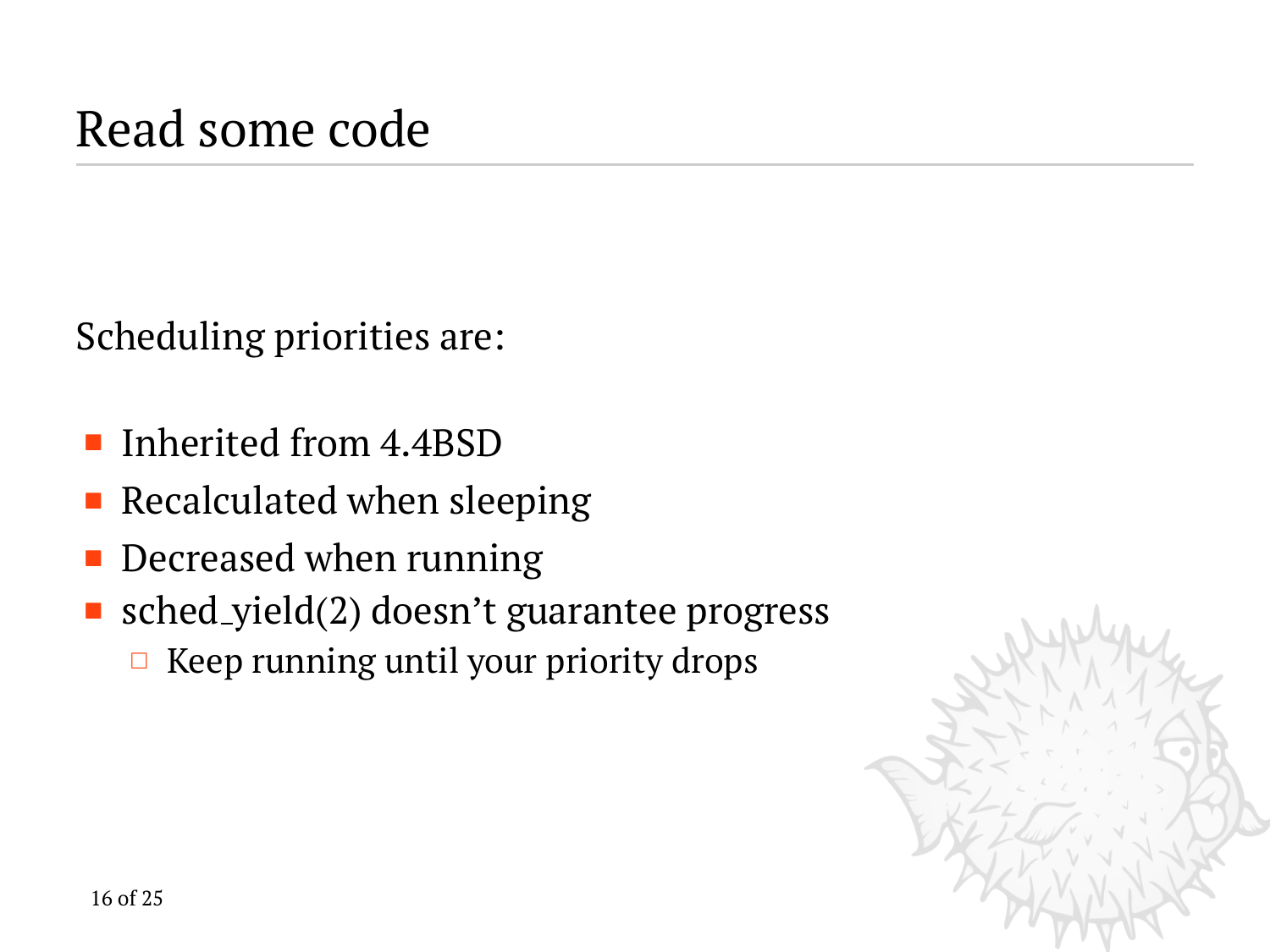# Thread yield hack

Overwrite priority of yielding thread:

```
/*
 * If one of the threads of a multi-threaded process called
 * sched_yield(2), drop its priority to ensure its siblings
 * can make some progress.
 */
p->p_priority = p->p_usrpri;
TAILQ_FOREACH(q, &p->p_p->ps_threads, p_thr_link)
        p->p_priority = max(p->p_priority, q->p_priority);
```
■ Improve 3rd party: ffmpeg, Java, chromium, MariaDB... no matter if they use **sched yield(2)** directly or not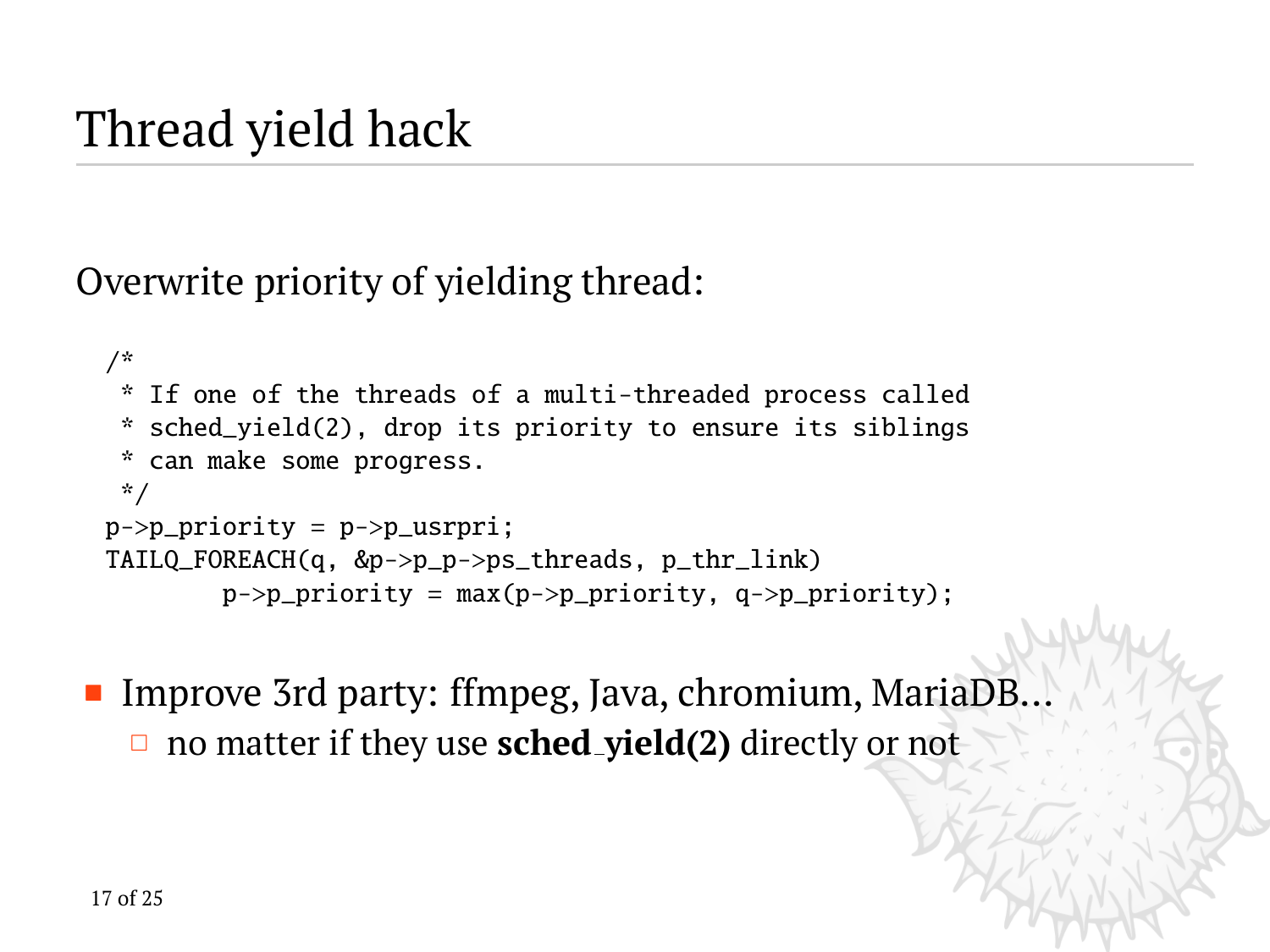# <span id="page-17-0"></span>Agenda

[Major Firefox regression](#page-3-0)

[First little hacks](#page-12-0)

[Real solution](#page-17-0)

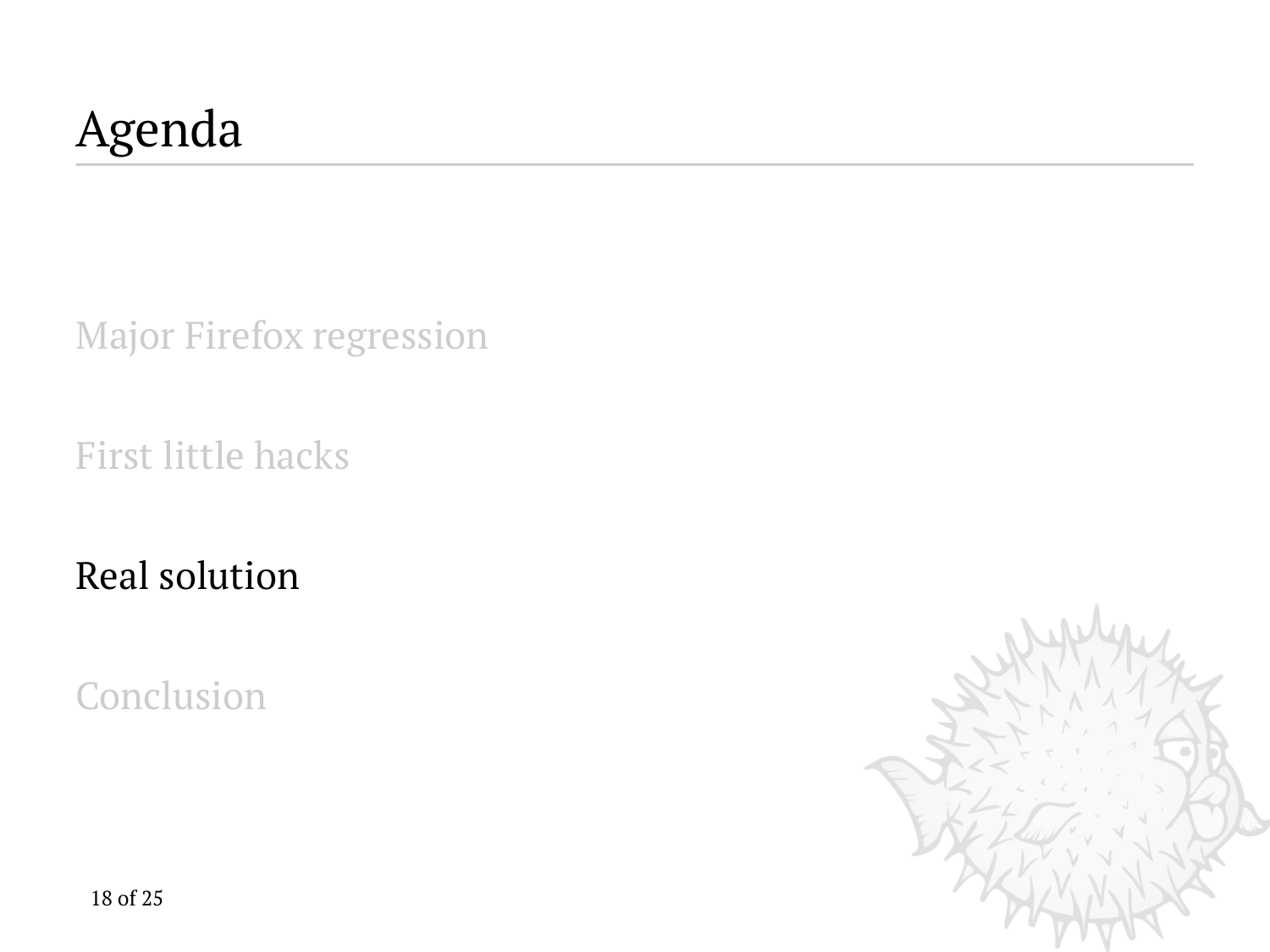# 6.1 pthread mutex lock(3)



- based on a Spinlock, and
- **trhsleep(2)**:
	- atomically *release* a lock
	- **go to sleep**
- $\blacksquare$  In the contented case:
	- $\Box$  spin before & after sleeping
	- $\Box$  N atomic operations
	- $\Box$  N syscalls



Snowball effect with **sched yield(2)** & Scheduler.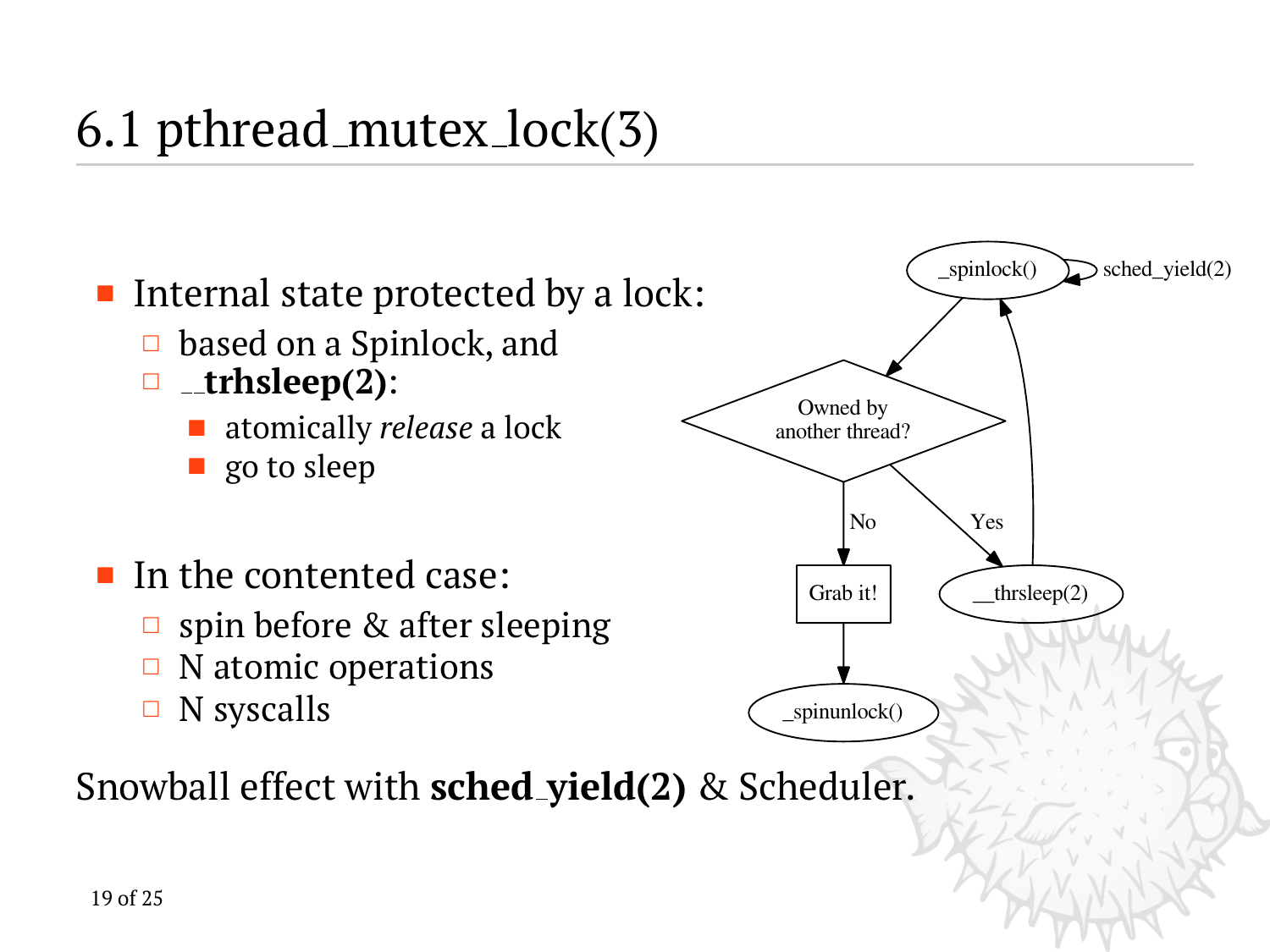# 6.2 pthread mutex lock(3)

- Internal state is the lock:
	- based on a **C**ompare **A**nd **S**wap,
	- $\Box$  an atomic Swap,
	- $\Box$  a memory barrier, and
	- **futex(2)**:
		- sleep until unlock
- In the contented case:
	- $\Box$  no spinning
	- $\Box$  1+1 atomic operations
	- 1+1 syscall



Improve latency of threaded programs: git, chrome, GNOME...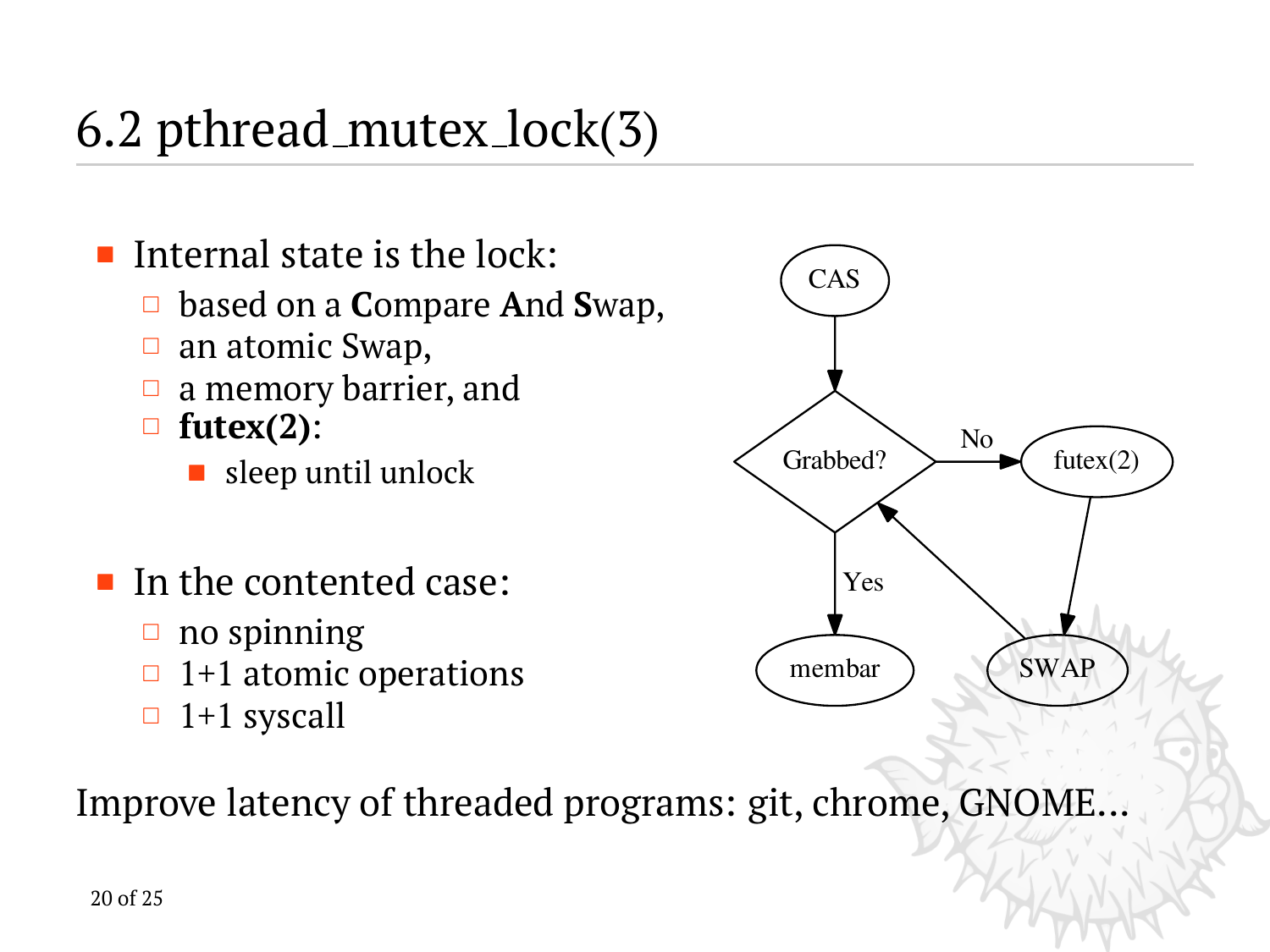Make it easier for others to contribute. **NIH**, so we can rely on:

- Existing literature, blogs, papers  $\Box$  well described in [Futexes Are Tricky](https://www.akkadia.org/drepper/futex.pdf) from U. Drepper
- Multiple kernel implementations
- Multiple libc implementations
	- $\Box$  glibc, musl, bionic
- **Existing regression tests**

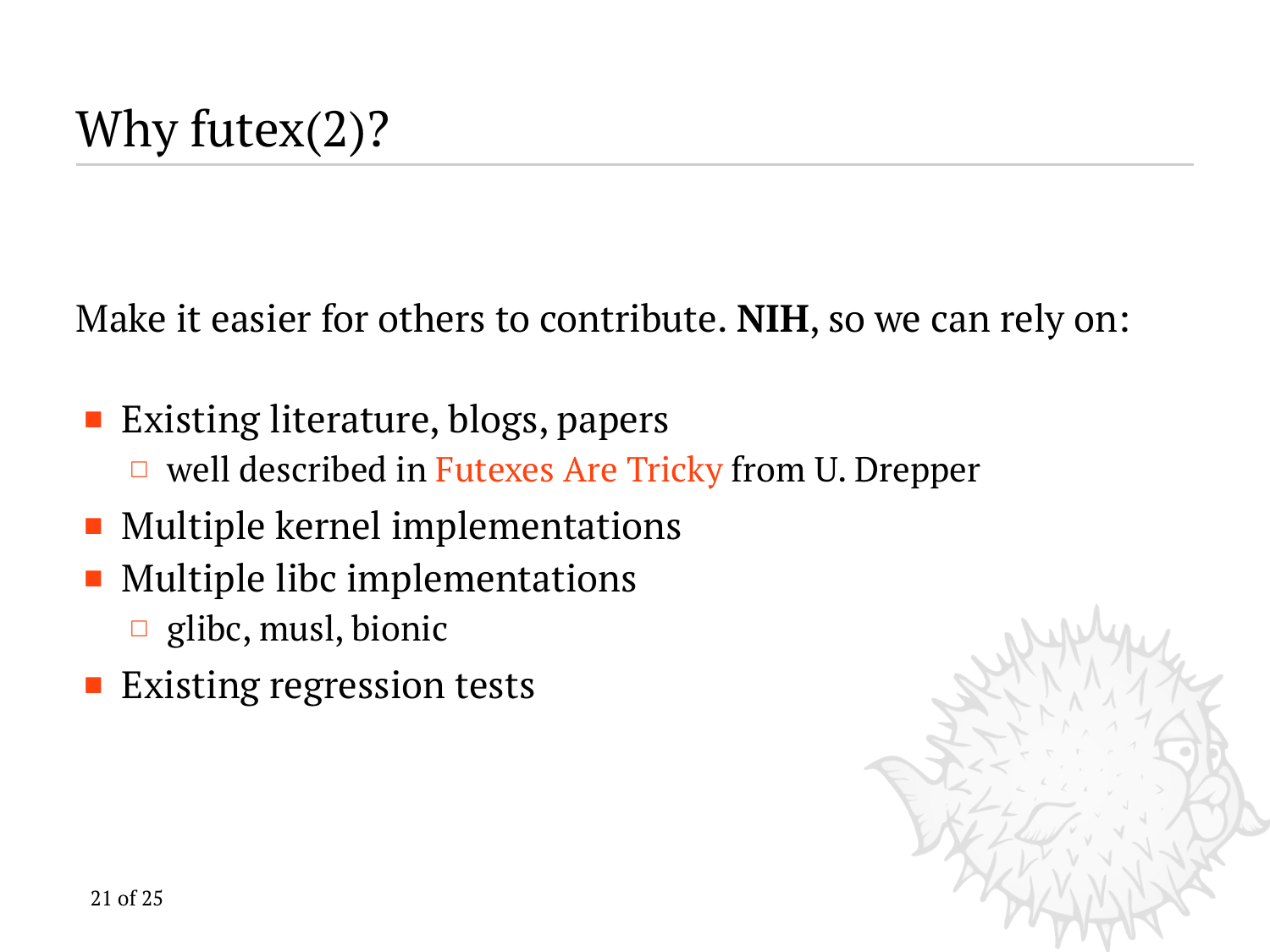#### ■ Test & convert more architectures

- $\Box$  enabled on x86 and mips64 for the moment.
- $\Box$  take care of hardware not providing CAS
- Get rid of the remaining spinning bits
	- **pthread mutex \*()** and **pthread convar \*()** for the moment
	- **sched yield(2)**-free libpthread
- **Continue improving the scheduler** 
	- $\Box$  current bottleneck is in the kernel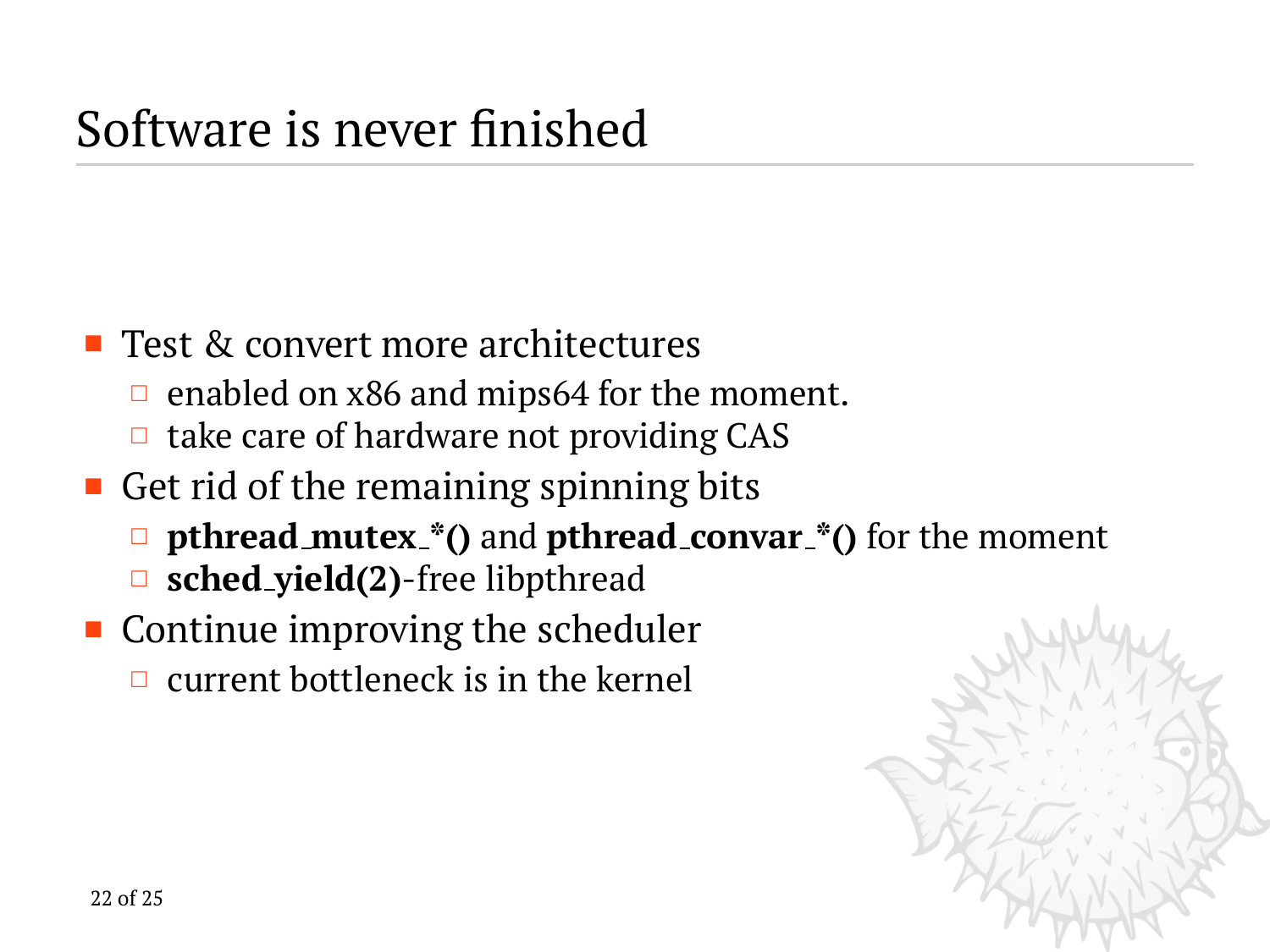# <span id="page-22-0"></span>Agenda

[Major Firefox regression](#page-3-0)

[First little hacks](#page-12-0)

[Real solution](#page-17-0)

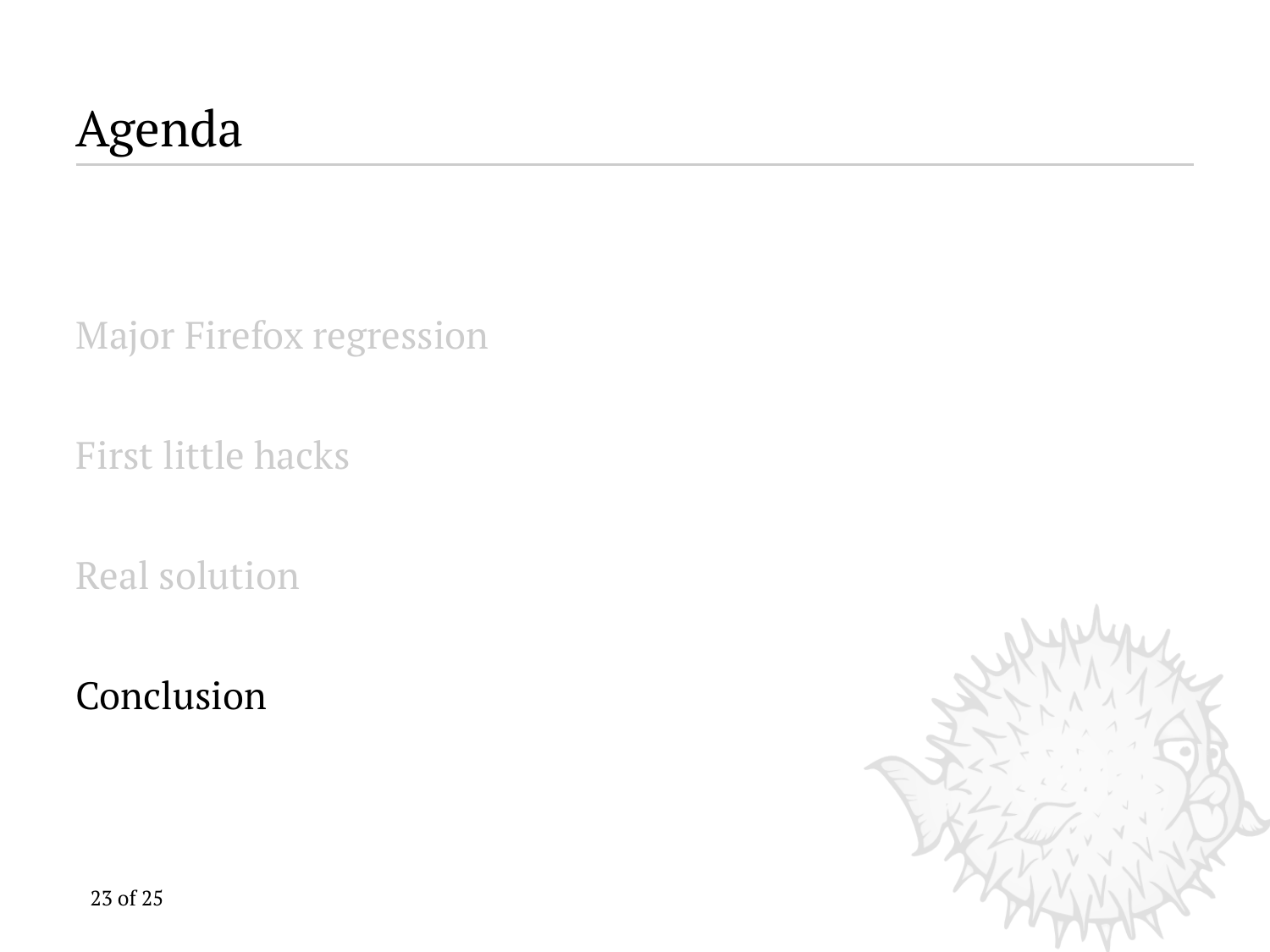- OSes will always have problems, complaining will not help
- Gathering basic information is trivial and helps
	- **top(1)** & **systat(1)**
	- **ktrace(1)** or it didn't happen
- Be sure you understand the bottleneck, guesses are dangerous
	- $\Box$  A change might hide the real problem
	- $\Box$  The Scheduler wasn't the problem here
- Finding where the bottleneck is, that's hard
	- $\Box$  Fixing it, that's generally easier & fun
- Yes, a dynamic tracer would help and I'm working on that